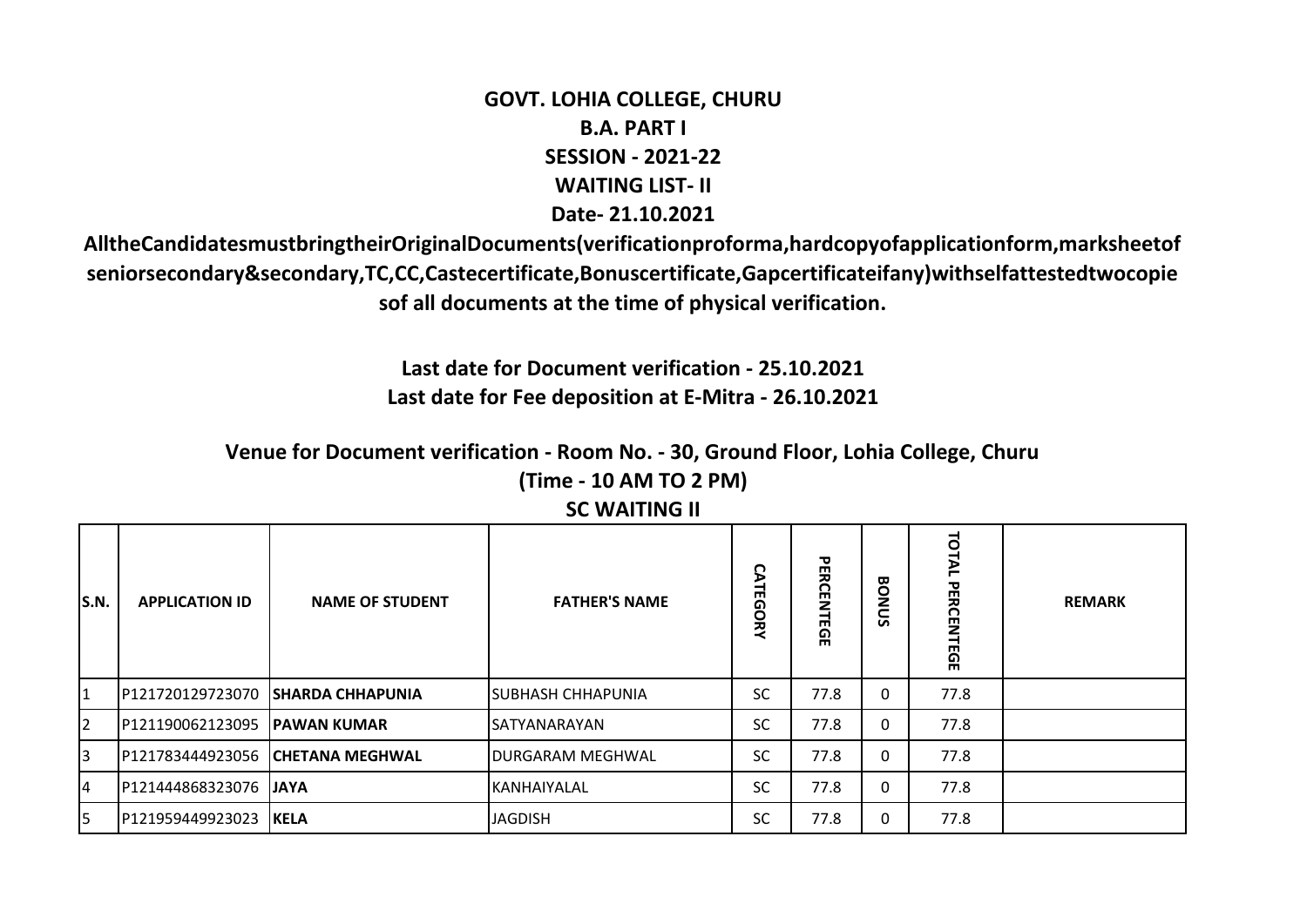| 6              | P121688382623074 SUNIL KUMAR       |                                            | <b>MAHENDRA RAM</b>      | <b>SC</b> | 77.6 | $\Omega$     | 77.6 |  |
|----------------|------------------------------------|--------------------------------------------|--------------------------|-----------|------|--------------|------|--|
| $\overline{7}$ | P121909002823064   PRIYANKA KUMARI |                                            | <b>SUBHASH CHANDRA</b>   | <b>SC</b> | 77.6 | 0            | 77.6 |  |
| 8              | P121239058523048  TEJPAL           |                                            | <b>FULA RAM</b>          | <b>SC</b> | 77.6 | $\Omega$     | 77.6 |  |
| 9              | P121224950023095 SURENDAR          |                                            | <b>MAHAVEER</b>          | <b>SC</b> | 77.6 | 0            | 77.6 |  |
| 10             | P121882845923000                   | <b>ISIKANDAR</b>                           | <b>BHANWAR LAL BAROR</b> | <b>SC</b> | 77.6 | 0            | 77.6 |  |
| 11             | P121124582923086                   | <b>RAVINDRA CHANDEL</b>                    | HARISH CHANDRA CHANDEL   | <b>SC</b> | 77.6 | $\mathbf{0}$ | 77.6 |  |
| 12             | P121778930023090                   | <b>RAHUL</b>                               | <b>KHINWA RAM</b>        | <b>SC</b> | 77.6 | 0            | 77.6 |  |
| 13             | P121809331923041                   | <b>KAMLA NAYAK</b>                         | <b>INDRACHAND NAYAK</b>  | <b>SC</b> | 77.6 | 0            | 77.6 |  |
| 14             | P121122367423021                   | <b>PRIYANAKA KARAILA</b>                   | <b>MOHARSINGH</b>        | <b>SC</b> | 77.6 | 0            | 77.6 |  |
| 15             | P121743163123073                   | <b>RANJEET MAHICH</b>                      | <b>MAIN PAL</b>          | <b>SC</b> | 77.6 | $\Omega$     | 77.6 |  |
| 16             | P121403458123077                   | <b>KISHOR KUMAR</b>                        | <b>BHANI RAM</b>         | <b>SC</b> | 77.6 | 0            | 77.6 |  |
| 17             | P121254223123028 SUNITA PATEER     |                                            | <b>MANIRAM</b>           | <b>SC</b> | 77.6 | 0            | 77.6 |  |
| 18             | P121883950123018 SUNITA MEGHWAL    |                                            | <b>NARPAT RAM</b>        | <b>SC</b> | 77.6 | 0            | 77.6 |  |
| 19             | P121946611523051                   | <b>PRAMOD KUMAR KANKHERIA MUKESH KUMAR</b> |                          | <b>SC</b> | 74.6 | 3            | 77.6 |  |
| 20             | P121613017323070                   | <b>KAVITA</b>                              | <b>GOPAL</b>             | <b>SC</b> | 77.4 | $\mathbf{0}$ | 77.4 |  |
| 21             | P121655847923090                   | <b> MUKESH KUMAR</b>                       | <b>BHAGVANARAM</b>       | <b>SC</b> | 77.4 | 0            | 77.4 |  |
| 22             | P121618625023017                   | <b>SANDEEP KUMAR</b>                       | JAI PRAKASH MEGHWAL      | <b>SC</b> | 77.2 | 0            | 77.2 |  |
| 23             | P121685567323090                   | <b>VIKAS MEGHWAL</b>                       | RADHESHYAM MEGHWAL       | <b>SC</b> | 77.2 | $\mathbf 0$  | 77.2 |  |
| 24             | P121603599923025                   | <b>SACHIN REGAR</b>                        | MAHAVEER                 | <b>SC</b> | 77.2 | $\mathbf 0$  | 77.2 |  |
| 25             | P121737900023060 AJAY DEV          |                                            | <b>BANWARI LAL</b>       | <b>SC</b> | 74.2 | 3            | 77.2 |  |
| 26             | P121612595723020                   | <b>MANOJ KUMAR DHANAK</b>                  | <b>MAHAVEER</b>          | <b>SC</b> | 74.2 | 3            | 77.2 |  |
| 27             | P121295752323030                   | <b>POONAM</b>                              | RANJEET MEGHWAL          | <b>SC</b> | 77   | 0            | 77   |  |
| 28             | P121159121723089                   | <b>AMARCHAND</b>                           | <b>HANUMANARAM</b>       | <b>SC</b> | 77   | $\mathbf{0}$ | 77   |  |
| 29             | P121668684223053 KAVITA            |                                            | <b>TARACHAND RATHI</b>   | <b>SC</b> | 77   | 0            | 77   |  |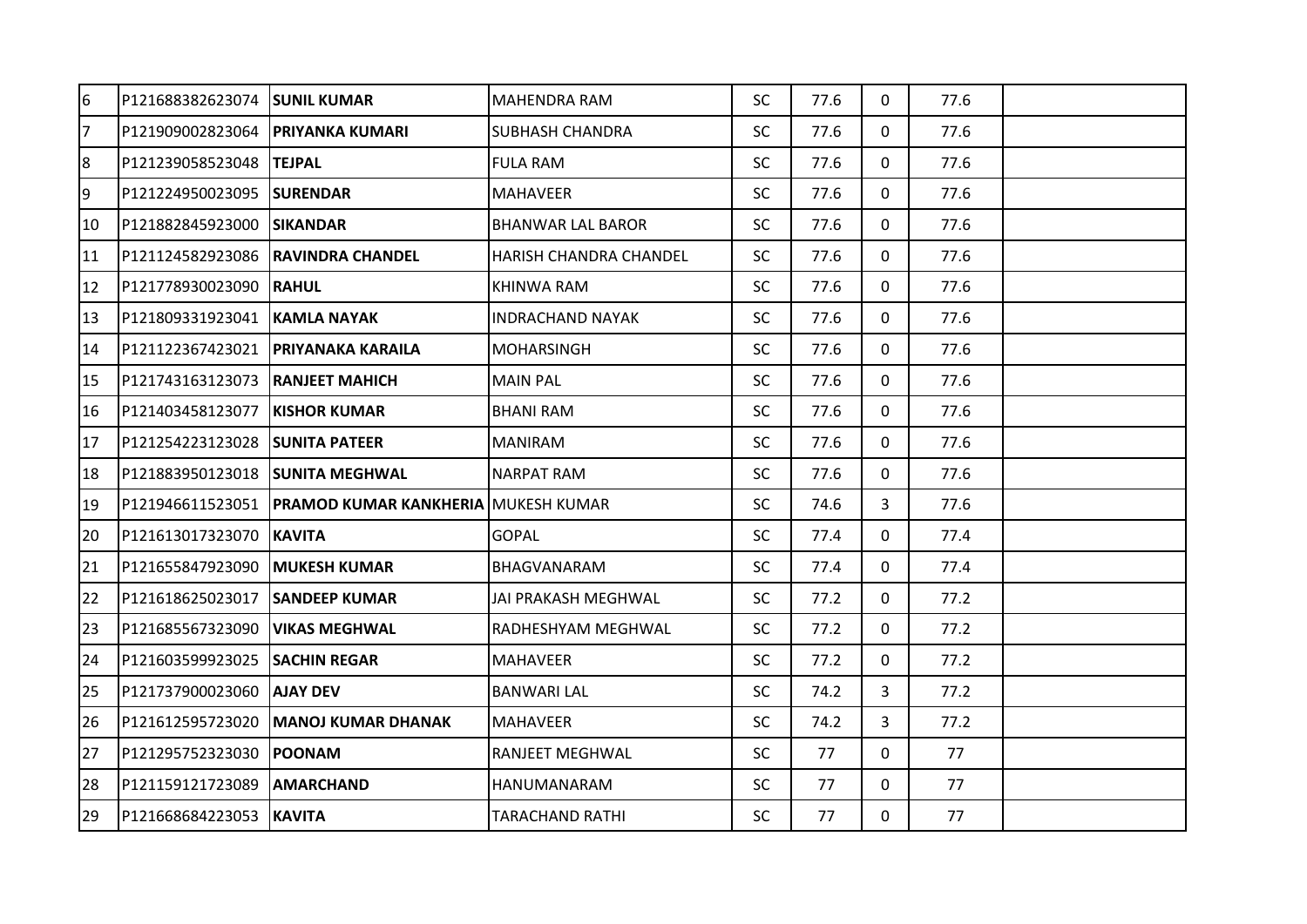| 30 |                                  | P121483421023041 SARSWATI DHANAK         | <b>GIRDHARI DHANAK</b>     | <b>SC</b> | 77   | $\mathbf{0}$ | 77   |  |
|----|----------------------------------|------------------------------------------|----------------------------|-----------|------|--------------|------|--|
| 31 |                                  | P121568801023080 DALEEP KUMAR NAYAK      | MANOJ KUMAR NAYAK          | <b>SC</b> | 77   | $\mathbf{0}$ | 77   |  |
| 32 | P121685293423013   POOJA KUMARI  |                                          | <b>JAGDISH PRASAD</b>      | <b>SC</b> | 77   | $\mathbf{0}$ | 77   |  |
| 33 | P121309132423042                 | <b>TEJPAL</b>                            | PARMESWAR LAL              | <b>SC</b> | 77   | $\mathbf{0}$ | 77   |  |
| 34 | P121104248023094                 | <b>SHUBHKARAN</b>                        | <b>SURESH KUMAR BARWAR</b> | <b>SC</b> | 74   | 3            | 77   |  |
| 35 | P121354339523034                 | <b>VED PRAKASH</b>                       | PARMESHWAR LAL             | <b>SC</b> | 74   | 3            | 77   |  |
| 36 | P121504809023023                 | <b>JOGENDRA</b>                          | <b>IRAJVEER</b>            | <b>SC</b> | 76.8 | $\mathbf{0}$ | 76.8 |  |
| 37 | P121179398023023                 | <b>VIMLESH MEGHWAL</b>                   | <b>RANJEET MEGHWAL</b>     | <b>SC</b> | 76.8 | $\mathbf{0}$ | 76.8 |  |
| 38 | P121740441223081 ARUNA KUMARI    |                                          | <b>GHISA RAM</b>           | <b>SC</b> | 76.8 | $\mathbf 0$  | 76.8 |  |
| 39 |                                  | P121568080023092 CHAND MAL SAMRIYA       | DAULAT RAM SAMRIYA         | <b>SC</b> | 76.8 | $\mathbf{0}$ | 76.8 |  |
| 40 | P121677369123050 PRIYANKA KUMARI |                                          | <b>RAJENDRA KUMAR</b>      | <b>SC</b> | 76.8 | 0            | 76.8 |  |
| 41 | P121404004223062  PRAHALAD       |                                          | RAM LAL KANWALIYA          | <b>SC</b> | 76.8 | $\Omega$     | 76.8 |  |
| 42 | P121782729923095                 | <b>IMUKESH KUMAR</b>                     | <b>BHOLURAM</b>            | <b>SC</b> | 76.8 | $\Omega$     | 76.8 |  |
| 43 | P121402307423073                 | IDEEPAK KUMAR BARBAR                     | LALIT KUMAR BARBAR         | <b>SC</b> | 76.8 | 0            | 76.8 |  |
| 44 | P121644492323052                 | <b>JOGENDRA</b>                          | <b>PRATAP PATEER</b>       | <b>SC</b> | 76.8 | 0            | 76.8 |  |
| 45 | P121275368723040                 | <b>BHAWANI SHANKAR</b><br><b>MEGHWAL</b> | JETHARAM MEGHWAL           | <b>SC</b> | 76.8 | 0            | 76.8 |  |
| 46 | P121366982523024                 | <b>KANCHAN</b>                           | <b>RAMCHANDRA</b>          | <b>SC</b> | 76.8 | 0            | 76.8 |  |
| 47 | P121725702023040                 | <b>SANDEEP KATHAK</b>                    | <b>GAJANAND KATHAK</b>     | <b>SC</b> | 76.8 | $\mathbf{0}$ | 76.8 |  |
| 48 | P121814916023061                 | <b>SACHIN</b>                            | <b>RAMNIWAS</b>            | <b>SC</b> | 76.6 | $\Omega$     | 76.6 |  |
| 49 | P121913209023091                 | <b>LILADHAR</b>                          | LAXMINARAYAN               | <b>SC</b> | 76.6 | 0            | 76.6 |  |
| 50 | P121602195323040                 | <b>KULDEEP KUMAR</b>                     | <b>SUBHKARAN</b>           | <b>SC</b> | 76.6 | $\Omega$     | 76.6 |  |
| 51 | P121135744423048                 | <b>RAJENDRA MEHRA</b>                    | <b>BHINWA RAM</b>          | <b>SC</b> | 76.6 | $\Omega$     | 76.6 |  |
| 52 | P121460155423046   PARMOD KUMAR  |                                          | PARTAPRAM                  | <b>SC</b> | 76.6 | 0            | 76.6 |  |
| 53 | P121506776323095  HARISH KUMAR   |                                          | <b>CHHAGAN LAL</b>         | <b>SC</b> | 76.6 | $\mathbf{0}$ | 76.6 |  |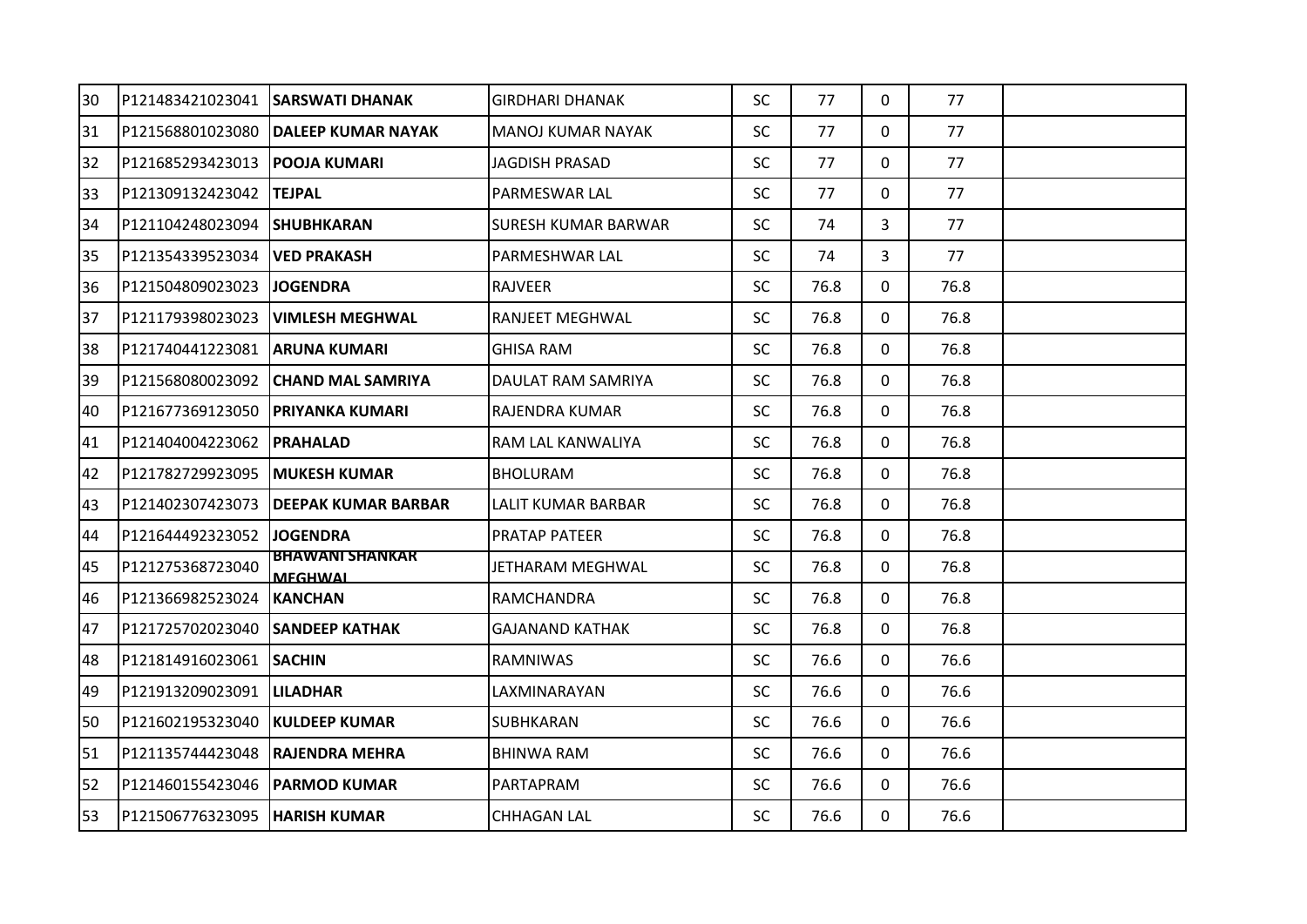| 54 | P121310495923098 | <b>MAHENDRA BALAN</b>  | <b>HARLAL BALAN</b>      | <b>SC</b> | 76.6 | $\mathbf{0}$ | 76.6 |  |
|----|------------------|------------------------|--------------------------|-----------|------|--------------|------|--|
| 55 | P121272457223090 | <b>NIKHIL KUMAR</b>    | <b>MANOJ KUMAR</b>       | <b>SC</b> | 76.6 | $\mathbf{0}$ | 76.6 |  |
| 56 | P121263179223065 | IRAVI                  | JAGDEESH PRASAD          | <b>SC</b> | 76.6 | $\mathbf{0}$ | 76.6 |  |
| 57 | P121385566023084 | <b>SANDEEP KUMAR</b>   | <b>KUNA RAM NAYAK</b>    | <b>SC</b> | 76.6 | 0            | 76.6 |  |
| 58 | P121207548123063 | <b>BABALU DHANAK</b>   | TEJAPAL DHANAK           | <b>SC</b> | 76.6 | 0            | 76.6 |  |
| 59 | P121261771523032 | IOM.                   | <b>RANVEER</b>           | <b>SC</b> | 76.6 | 0            | 76.6 |  |
| 60 | P121749671723016 | <b>LOKESH RANGERA</b>  | <b>NEMICHAND RANGERA</b> | <b>SC</b> | 76.6 | 0            | 76.6 |  |
| 61 | P121435708723025 | <b>JYOTI KUMARI</b>    | SANWARMAL                | <b>SC</b> | 76.6 | $\mathbf{0}$ | 76.6 |  |
| 62 | P121656095223079 | <b>SANDEEP KUMAR</b>   | <b>MADAN LAL</b>         | <b>SC</b> | 76.6 | $\mathbf{0}$ | 76.6 |  |
| 63 | P121449331123033 | <b>NIMA</b>            | <b>JAGDISH PRASAD</b>    | <b>SC</b> | 76.6 | $\mathbf 0$  | 76.6 |  |
| 64 | P121514012423049 | <b>AMAN</b>            | <b>ASHA RAM SANSI</b>    | <b>SC</b> | 73.6 | 3            | 76.6 |  |
| 65 | P121301636723049 | <b>BABU LAL</b>        | <b>SHISH RAM</b>         | <b>SC</b> | 76.4 | $\mathbf{0}$ | 76.4 |  |
| 66 | P121603435823068 | <b>RENU</b>            | SHEESH RAM               | <b>SC</b> | 76.4 | 0            | 76.4 |  |
| 67 | P121106246323014 | <b>AJAY KUMAR</b>      | LILADHAR                 | <b>SC</b> | 76.4 | $\mathbf{0}$ | 76.4 |  |
| 68 | P121121603523064 | <b>TANSUKH</b>         | <b>NANDRAM</b>           | <b>SC</b> | 76.4 | 0            | 76.4 |  |
| 69 | P121626135623099 | IJAI PRAKASH           | <b>DHARM PAL</b>         | <b>SC</b> | 76.4 | 0            | 76.4 |  |
| 70 | P121791055823011 | <b>NIRMALA DHANAK</b>  | PRABHU RAM DHANAK        | <b>SC</b> | 76.4 | 0            | 76.4 |  |
| 71 | P121982366023019 | <b>SHORABH</b>         | <b>MAHENDRA KUMAR</b>    | <b>SC</b> | 76.4 | $\mathbf{0}$ | 76.4 |  |
| 72 | P121138608323070 | <b>NARESH</b>          | <b>SANWATA RAM</b>       | <b>SC</b> | 73.4 | 3            | 76.4 |  |
| 73 | P121772741823029 | <b>ARVIND KUMAR</b>    | <b>RAMESH KUMAR</b>      | <b>SC</b> | 76.2 | 0            | 76.2 |  |
| 74 | P121529173423014 | LOKESH KUMAR MEGHWAL   | LEELADHAR                | <b>SC</b> | 76.2 | $\mathbf{0}$ | 76.2 |  |
| 75 | P121944707823034 | <b>VIKASH MEGHWAL</b>  | RAMKUMAR MEGHWAL         | <b>SC</b> | 76.2 | 0            | 76.2 |  |
| 76 | P121645422423073 | <b>KAMALESH ROHILA</b> | RATIRAM                  | <b>SC</b> | 76.2 | 0            | 76.2 |  |
| 77 | P121377486023052 | <b>VIKASH</b>          | <b>SURESH KUMAR</b>      | <b>SC</b> | 76.2 | $\mathbf{0}$ | 76.2 |  |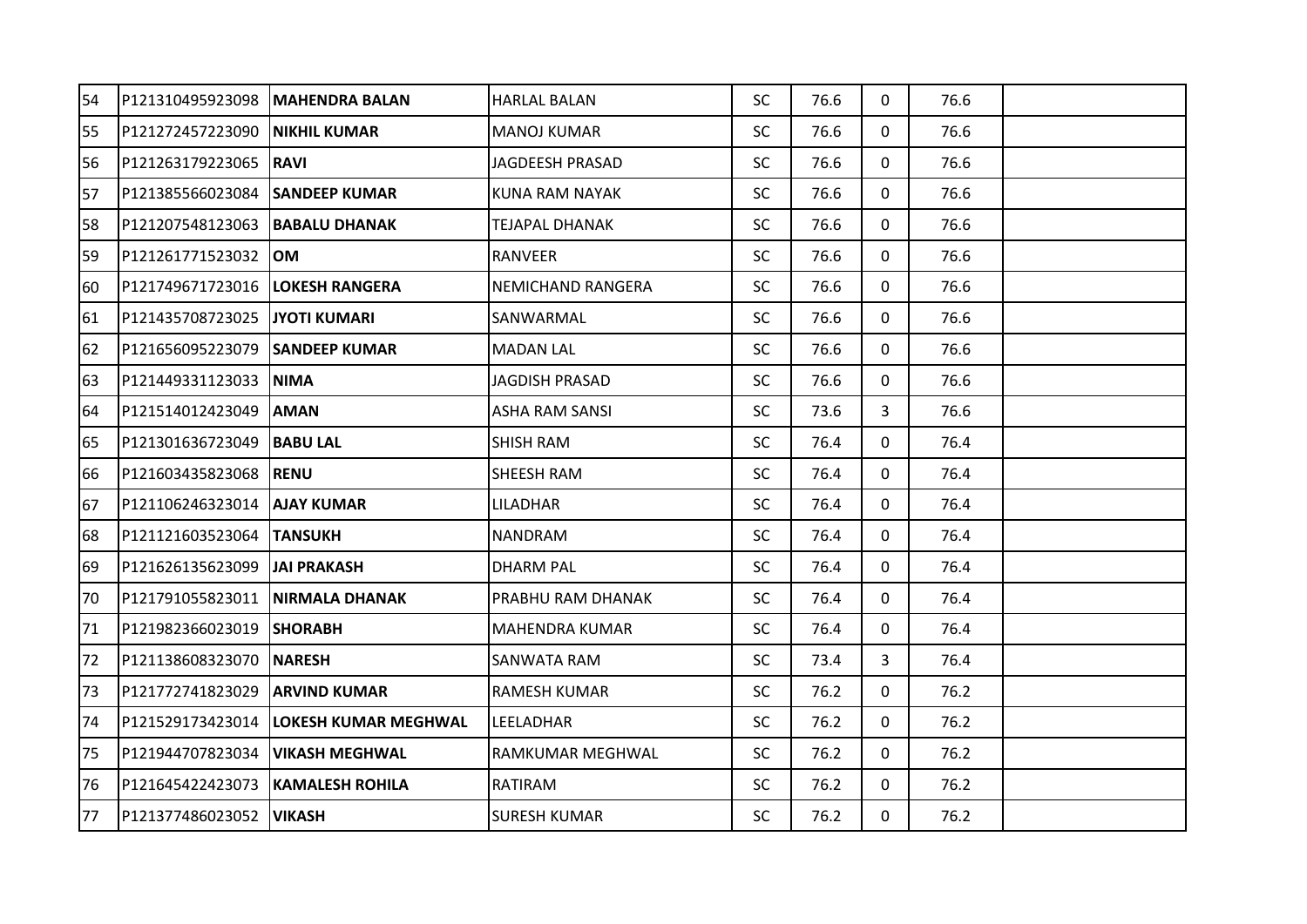| 78  | P121867414323051   MUKESH PANWAR      |                             | <b>SITA RAM</b>            | <b>SC</b> | 76   | $\mathbf{0}$ | 76   |  |
|-----|---------------------------------------|-----------------------------|----------------------------|-----------|------|--------------|------|--|
| 79  | P121149881223015 NET RAM              |                             | <b>NARAYAN SINGH</b>       | <b>SC</b> | 76   | $\mathbf{0}$ | 76   |  |
| 80  | P121925214223032                      | <b>PREM KUMARI</b>          | <b>NIKALANG AVTAR</b>      | <b>SC</b> | 76   | $\Omega$     | 76   |  |
| 81  | P121467625423036                      | <b>DAYANAND</b>             | <b>CHHAGAN LAL</b>         | <b>SC</b> | 76   | $\mathbf{0}$ | 76   |  |
| 82  | P121418373323059                      | <b>CHANDRA KALA MEGHWAL</b> | <b>BHANWAR LAL MEGHWAL</b> | <b>SC</b> | 76   | $\mathbf{0}$ | 76   |  |
| 83  | P121418883623010                      | <b>ASHISH</b>               | DHARMVEER KHARADIYA        | <b>SC</b> | 76   | 0            | 76   |  |
| 84  | P121757166723070                      | <b>SUMAN KUMARI</b>         | <b>SANWAR MAL SARVA</b>    | <b>SC</b> | 73   | 3            | 76   |  |
| 85  | P121720165223049                      | <b>PRATAP</b>               | <b>OMPRAKASH</b>           | <b>SC</b> | 75.8 | 0            | 75.8 |  |
| 86  | P121973911623090                      | <b>MANISHA</b>              | <b>MADAN LAL MEGHAWAL</b>  | <b>SC</b> | 75.8 | $\mathbf{0}$ | 75.8 |  |
| 87  | P121521593323084                      | <b>NIRMLA</b>               | <b>KISHAN LAL</b>          | <b>SC</b> | 75.8 | $\mathbf 0$  | 75.8 |  |
| 88  | P121650261023075                      | <b>PANKAJ KUMAR</b>         | LEELADHAR                  | <b>SC</b> | 75.8 | $\mathbf 0$  | 75.8 |  |
| 89  | P121737415323074                      | <b>ISUNIL KUMAR</b>         | <b>KARANA RAM</b>          | <b>SC</b> | 75.8 | $\mathbf{0}$ | 75.8 |  |
| 90  | P121203840223026                      | <b>SURESH KUMAR</b>         | TULCHHA RAM                | <b>SC</b> | 75.8 | 0            | 75.8 |  |
| 91  | P121754384623074                      | <b>POOJA</b>                | VEDPRAKASH                 | <b>SC</b> | 75.8 | 0            | 75.8 |  |
| 92  | P121509612923045                      | ISITA                       | POKHAR MAL MEGHWAL         | <b>SC</b> | 75.8 | 0            | 75.8 |  |
| 93  | P121698690723021                      | <b>NIKHIL KUMAR</b>         | <b>RAM RATAN</b>           | <b>SC</b> | 75.8 | $\mathbf{0}$ | 75.8 |  |
| 94  | P121176833823063                      | <b>KULDEEP</b>              | <b>SURESH</b>              | <b>SC</b> | 75.8 | $\mathbf{0}$ | 75.8 |  |
| 95  | P121483101023060                      | <b>AASHA</b>                | <b>JAGDISH</b>             | <b>SC</b> | 75.8 | $\mathbf 0$  | 75.8 |  |
| 96  | P121430911123028                      | <b>SUNIL KUMAR</b>          | <b>OM PRAKASH</b>          | <b>SC</b> | 75.8 | $\mathbf{0}$ | 75.8 |  |
| 97  | P121566688023025                      | <b>ANIL KUMAR</b>           | <b>SUBHASH CHANDRA</b>     | <b>SC</b> | 75.8 | 0            | 75.8 |  |
| 98  | P121127932323088                      | <b>MAYA KUMARI</b>          | PHOOL CHAND                | <b>SC</b> | 75.6 | $\mathbf{0}$ | 75.6 |  |
| 99  | P121341407923089                      | <b>KEDAR MAL</b>            | DEEPA RAM                  | <b>SC</b> | 75.6 | $\mathbf{0}$ | 75.6 |  |
| 100 | P121365353923070                      | <b>VIRENDRA KUMAR</b>       | <b>RAMRATAN</b>            | <b>SC</b> | 75.6 | 0            | 75.6 |  |
|     | 101   P121964165523092   POOJA MAHICH |                             | <b>BAJRANG LAL</b>         | <b>SC</b> | 75.6 | $\mathbf{0}$ | 75.6 |  |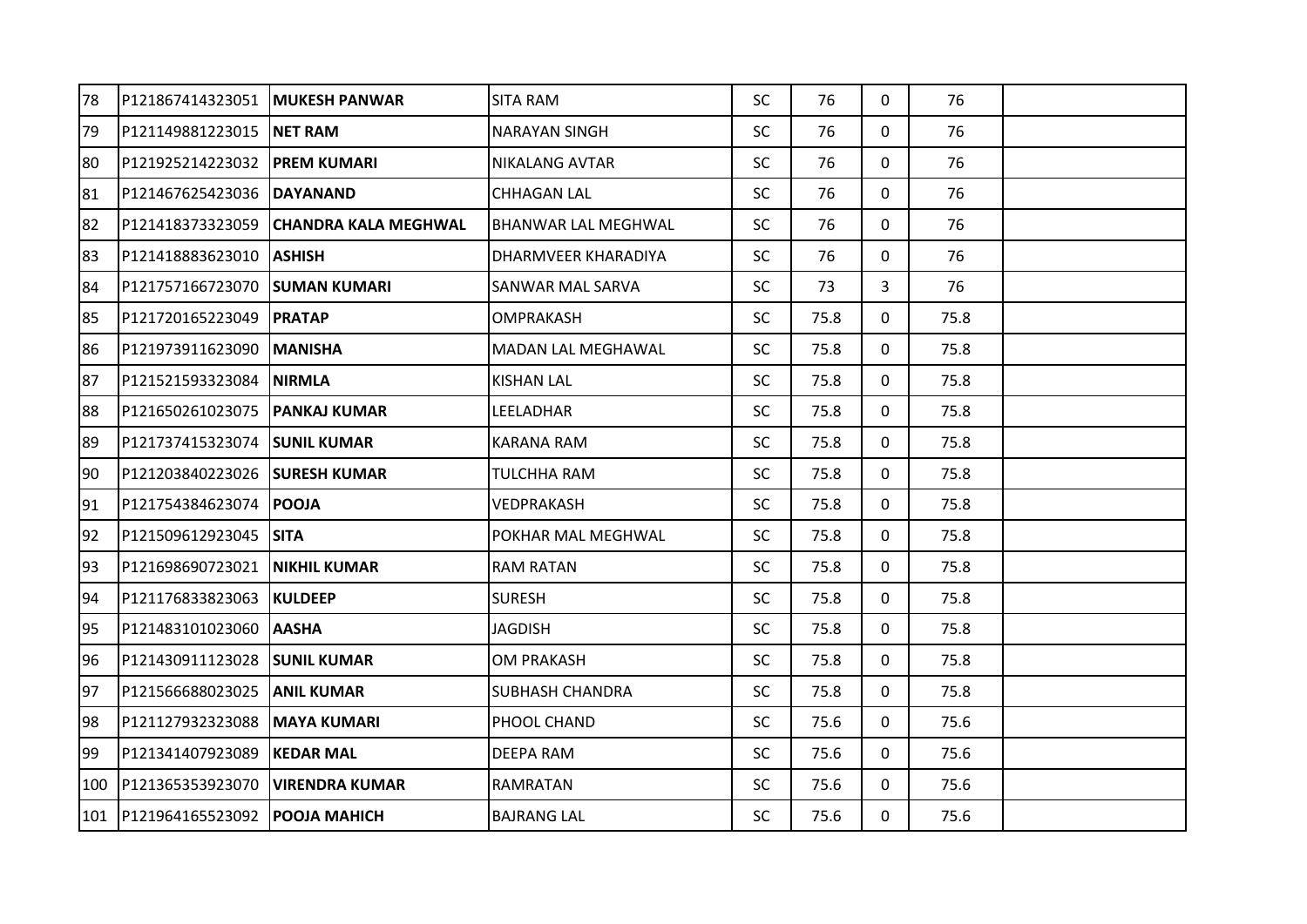| 102 | P121825622223025 | <b>RINKU</b>                                | <b>BHAJAN LAL</b>          | <b>SC</b> | 75.6 | $\mathbf{0}$ | 75.6 |  |
|-----|------------------|---------------------------------------------|----------------------------|-----------|------|--------------|------|--|
| 103 | P121485658023011 | <b>SUNIL KUMAR PATTIR</b>                   | RAWATA RAM                 | <b>SC</b> | 75.6 | 0            | 75.6 |  |
| 104 | P121628177223068 | ILAXMINARAYAN                               | PURKHA RAM MEGHWAL         | <b>SC</b> | 75.6 | $\mathbf{0}$ | 75.6 |  |
| 105 | P121334148323041 | <b>DHAPPA MEGHWAL</b>                       | DEEPCHAND MEGHWAL          | <b>SC</b> | 72.6 | 3            | 75.6 |  |
| 106 | P121828019623018 | <b>ISAVITA</b>                              | <b>OM PRAKASH</b>          | <b>SC</b> | 75.4 | 0            | 75.4 |  |
| 107 | P121532390023010 | <b>SANDEEP KUMAR</b>                        | DANNARAM DHANAK            | <b>SC</b> | 75.4 | 0            | 75.4 |  |
| 108 | P121161949823060 | <b>IKALU RAM MAHICHA</b>                    | TARACHAND MAHICHA          | <b>SC</b> | 75.4 | 0            | 75.4 |  |
| 109 | P121887257623053 | <b>SUNITA</b>                               | RAJ KUMAR KHURIWAL         | <b>SC</b> | 75.4 | $\mathbf{0}$ | 75.4 |  |
| 110 | P121367016423059 | <b>SURENDRA KUMAR LUGARIYA PRATAP SINGH</b> |                            | <b>SC</b> | 75.4 | $\mathbf{0}$ | 75.4 |  |
| 111 | P121938193823068 | <b>ROHIT BARBAR</b>                         | <b>SHUBHKARAN BARBAR</b>   | <b>SC</b> | 72.4 | 3            | 75.4 |  |
| 112 | P121100745423020 | <b>AZAD</b>                                 | <b>JAGDISH MEGHWAL</b>     | <b>SC</b> | 75.2 | $\mathbf{0}$ | 75.2 |  |
| 113 | P121470948823035 | <b>MANISH KUMAR</b>                         | <b>BHANWAR LAL KATTHAK</b> | <b>SC</b> | 75.2 | $\mathbf{0}$ | 75.2 |  |
| 114 | P121548521323033 | <b>SANJAY KUMAR</b>                         | JEETA RAM SIROHIYA         | <b>SC</b> | 75.2 | 0            | 75.2 |  |
| 115 | P121375401323011 | <b>VIJENDRA MAHICH</b>                      | TEJPAL MAHICH              | <b>SC</b> | 75   | 0            | 75   |  |
| 116 | P121790815723050 | RAHUL KUMAR                                 | <b>HARI SINGH</b>          | <b>SC</b> | 75   | 0            | 75   |  |
| 117 | P121358694123058 | IRAJVEER BANWRI                             | <b>JAI LAL</b>             | <b>SC</b> | 75   | 0            | 75   |  |
| 118 | P121441596023082 | LOKESH KUMAR MEGHWAL                        | <b>VINOD KUMAR MEGHWAL</b> | <b>SC</b> | 75   | 0            | 75   |  |
| 119 | P121876820023030 | <b>VICKY SHANKLA</b>                        | <b>BABU LAL SHANKLA</b>    | <b>SC</b> | 75   | $\mathbf{0}$ | 75   |  |
| 120 | P121317808123057 | <b>KANHAIYA LAL MEGHWAL</b>                 | <b>BABU LAL MEGHWAL</b>    | <b>SC</b> | 74.8 | 0            | 74.8 |  |
| 121 | P121786778123094 | <b>SURENDRA</b>                             | SADHURAM                   | <b>SC</b> | 74.8 | 0            | 74.8 |  |
| 122 | P121740289823076 | <b>SANDEEP KUMAR</b>                        | <b>DHARM PAL</b>           | <b>SC</b> | 74.8 | $\mathbf{0}$ | 74.8 |  |
| 123 | P121792916723057 | <b>RAVI KUMAR</b>                           | <b>VIJAY PAL</b>           | <b>SC</b> | 74.8 | 0            | 74.8 |  |
| 124 | P121258919023084 | <b>SURESH KUMAR</b>                         | SANWAR MAL                 | <b>SC</b> | 74.8 | 0            | 74.8 |  |
| 125 | P121193748323044 | <b>SONU KUMAR</b>                           | <b>ANTA RAM</b>            | <b>SC</b> | 74.8 | $\mathbf{0}$ | 74.8 |  |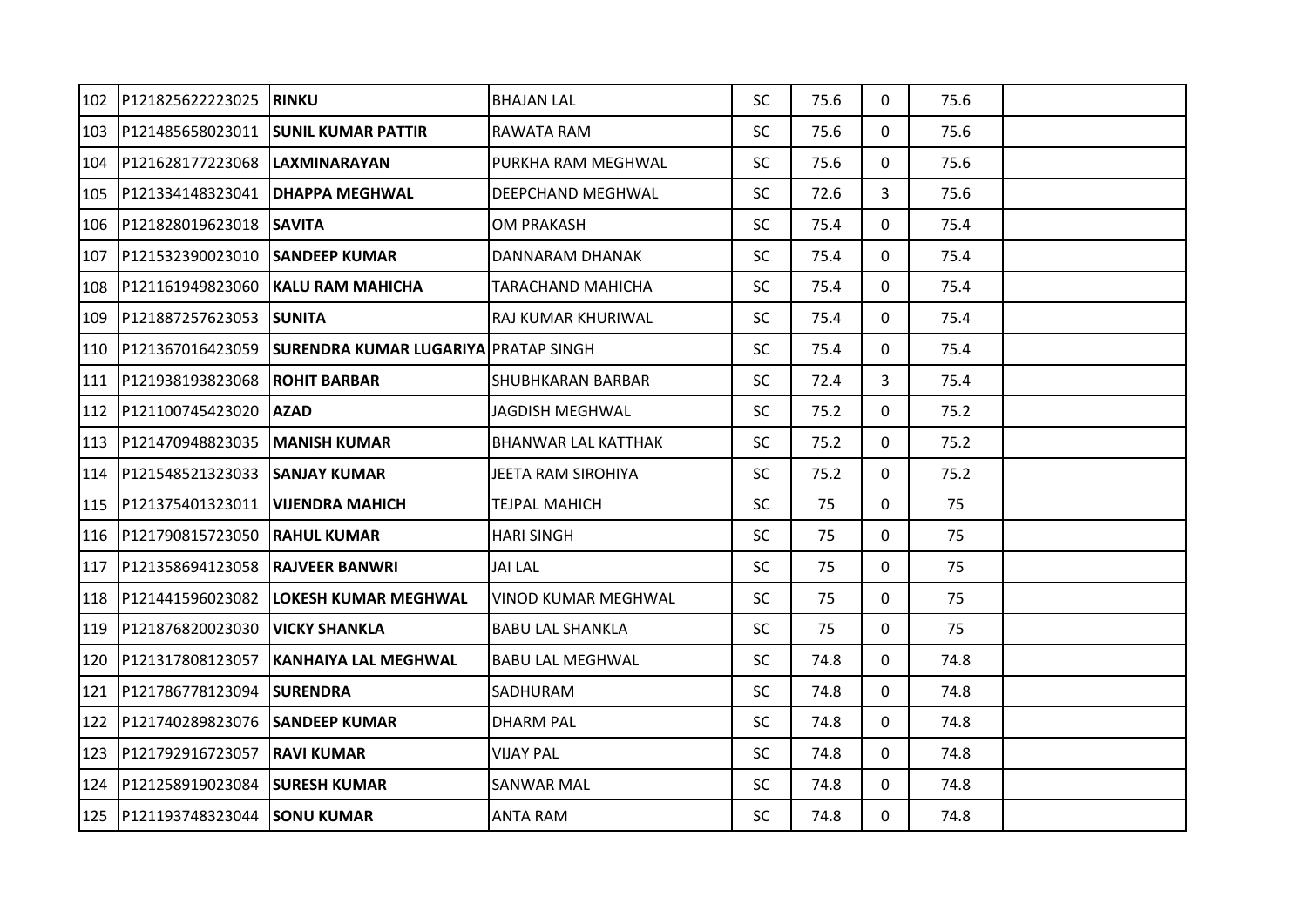| 126 | P121580527423020 | <b>KAMLESH KUMAR</b>    | <b>SHYOPAL PATEER</b>       | <b>SC</b> | 74.8 | $\mathbf{0}$ | 74.8 |  |
|-----|------------------|-------------------------|-----------------------------|-----------|------|--------------|------|--|
| 127 | P121482532123084 | <b>KIRAN</b>            | <b>MUNSHI RAM</b>           | <b>SC</b> | 74.8 | 0            | 74.8 |  |
| 128 | P121798737023086 | <b>SATPAL BHANWARIA</b> | INDRACHAND                  | <b>SC</b> | 74.8 | 0            | 74.8 |  |
| 129 | P121591240123068 | <b>HEMRAJ MEGHWAL</b>   | PURNARAM MEGHWAL            | <b>SC</b> | 74.8 | $\mathbf{0}$ | 74.8 |  |
| 130 | P121194425423054 | <b>IPOOJA</b>           | <b>RAM SINGH</b>            | <b>SC</b> | 74.8 | 0            | 74.8 |  |
| 131 | P121396986023030 | <b>POONAM</b>           | JAGDISH PRASAD              | <b>SC</b> | 74.8 | 0            | 74.8 |  |
| 132 | P121959593123096 | <b>INDIRA</b>           | <b>ROOP CHAND</b>           | <b>SC</b> | 71.8 | 3            | 74.8 |  |
| 133 | P121659111123047 | <b>PANKAJ SONGARA</b>   | <b>SAJJAN SINGH</b>         | <b>SC</b> | 74.6 | 0            | 74.6 |  |
| 134 | P121112604923057 | <b>VIKRAM SINGH</b>     | <b>HARPAT SINGH</b>         | <b>SC</b> | 74.6 | 0            | 74.6 |  |
| 135 | P121933742223056 | <b>MANISH KUMAR</b>     | <b>RAM KUMAR</b>            | <b>SC</b> | 74.6 | $\mathbf{0}$ | 74.6 |  |
| 136 | P121618493023064 | IGAJANAND               | <b>BIHARI LAL</b>           | <b>SC</b> | 74.6 | 0            | 74.6 |  |
| 137 | P121317310623066 | <b>IINDRAJ MAHICHA</b>  | PRABHUDAYAL MAHICHA         | <b>SC</b> | 74.6 | 0            | 74.6 |  |
| 138 | P121697073623050 | <b>BABU LAL</b>         | <b>ONKAR MAL</b>            | <b>SC</b> | 74.6 | 0            | 74.6 |  |
| 139 | P121279473523065 | IRAKSHA                 | HANUMANA RAM                | <b>SC</b> | 74.6 | 0            | 74.6 |  |
| 140 | P121633066323031 | <b>NIRMAL GARG</b>      | <b>GAJANAND GARG</b>        | <b>SC</b> | 74.4 | 0            | 74.4 |  |
| 141 | P121842890023020 | <b>RAJNISH</b>          | <b>AMAR CHAND</b>           | <b>SC</b> | 74.4 | $\mathbf{0}$ | 74.4 |  |
| 142 | P121388644023000 | <b>RANJEET LAHORA</b>   | <b>GOVIND PRASAD LAHORA</b> | <b>SC</b> | 69.4 | 5            | 74.4 |  |
| 143 | P121457260123061 | <b>SANDEEP KUMAR</b>    | RAJENDRA KUMAR              | <b>SC</b> | 74.2 | $\mathbf{0}$ | 74.2 |  |
| 144 | P121237364123069 | <b>PREM KUMAR NAYAK</b> | <b>GHISA RAM NAYAK</b>      | <b>SC</b> | 74.2 | $\mathbf{0}$ | 74.2 |  |
| 145 | P121966638023085 | <b>ROHIT BANJARA</b>    | <b>BADRI PRASAD BANJARA</b> | <b>SC</b> | 74.2 | 0            | 74.2 |  |
| 146 | P121811619023041 | <b>DINESH KUMAR</b>     | <b>SURENDRA KUMAR</b>       | <b>SC</b> | 74.2 | $\mathbf{0}$ | 74.2 |  |
| 147 | P121224936023086 | INISHA MEGHWAL          | DHANARAM MEGHWAL            | <b>SC</b> | 74.2 | 0            | 74.2 |  |
| 148 | P121865442723062 | <b>YOGESH KUMAR</b>     | <b>GORAKH RAM</b>           | <b>SC</b> | 74.2 | 0            | 74.2 |  |
| 149 | P121347601023069 | <b>ISONU</b>            | <b>PRAMOD KUMAR</b>         | <b>SC</b> | 74   | $\mathbf{0}$ | 74   |  |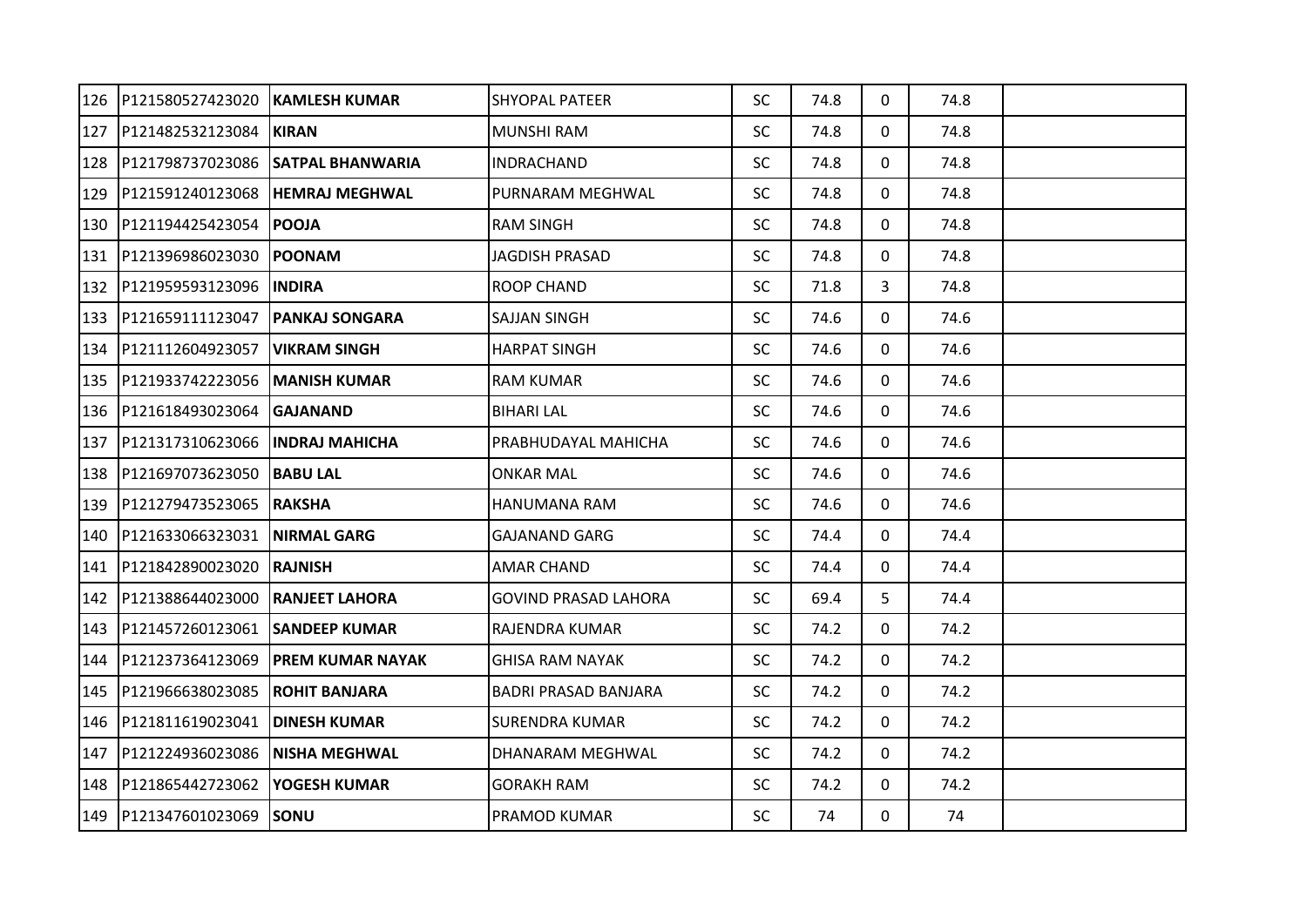| 150 | P121958303823037     | <b>MUKESH SARWA</b>         | MAHAVEER RAM SARWA        | <b>SC</b> | 74   | $\mathbf{0}$ | 74   |  |
|-----|----------------------|-----------------------------|---------------------------|-----------|------|--------------|------|--|
| 151 | P121978759223087     | <b>RAKESH</b>               | <b>BABULAL</b>            | <b>SC</b> | 74   | 0            | 74   |  |
| 152 | P121779824623070     | <b>RAKESH</b>               | <b>MOHAR SINGH</b>        | <b>SC</b> | 74   | $\mathbf{0}$ | 74   |  |
| 153 | P121210272923066     | <b>HARIRAM</b>              | RAMKUMAR                  | <b>SC</b> | 74   | $\mathbf{0}$ | 74   |  |
| 154 | P121105607723058     | <b>MANOJ KUMAR</b>          | CHYANANMAL                | <b>SC</b> | 74   | 0            | 74   |  |
| 155 | P121976498023039     | <b>JITENDRA</b>             | THAVARMAL GIWARIA         | <b>SC</b> | 74   | 0            | 74   |  |
| 156 | P121920701123073     | IMANISH CHETIWAL            | RAMCHANDRA                | <b>SC</b> | 74   | $\mathbf{0}$ | 74   |  |
| 157 | P121173450023084     | <b>SURESH KUMAR MEGHWAL</b> | <b>FULARAM MEGHWAL</b>    | <b>SC</b> | 73.8 | 0            | 73.8 |  |
| 158 | P121275777123074     | <b>MUKESH KUMAR</b>         | <b>BINJA RAM</b>          | <b>SC</b> | 73.8 | 0            | 73.8 |  |
| 159 | P121206564623027     | <b>DAYASHANKAR</b>          | <b>RUPA RAM</b>           | <b>SC</b> | 73.8 | $\mathbf{0}$ | 73.8 |  |
| 160 | P121489055623087     | IHARISH KUMAR KANTIWAL      | <b>SHALA RAM KANTIWAL</b> | <b>SC</b> | 73.8 | 0            | 73.8 |  |
| 161 | P121604005923049     | <b>PUNAM CHAND MEGHWAL</b>  | <b>SOHAN LAL</b>          | <b>SC</b> | 73.8 | 0            | 73.8 |  |
| 162 | P121239177023023     | <b>PANKAJ MEGHWAL</b>       | BANWARI LAL MEGHWAL       | <b>SC</b> | 73.8 | 0            | 73.8 |  |
| 163 | P121384239823077     | <b>SUKH DEV</b>             | <b>ASHA RAM</b>           | <b>SC</b> | 73.8 | 0            | 73.8 |  |
| 164 | P121136971423057     | <b>MANJIT</b>               | POONAM SINGH              | <b>SC</b> | 73.8 | 0            | 73.8 |  |
| 165 | P121727660723041     | <b>CHANDA</b>               | PHOOLCHAND MEGHWAL        | <b>SC</b> | 73.8 | $\mathbf{0}$ | 73.8 |  |
| 166 | P121288635423026     | <b>SONU KATTHAK</b>         | <b>NATHU RAM</b>          | <b>SC</b> | 73.8 | $\mathbf{0}$ | 73.8 |  |
| 167 | P121320080123049     | <b>AAINA MEGHWAL</b>        | <b>BUDHRAM MEGHWAL</b>    | <b>SC</b> | 70.8 | 3            | 73.8 |  |
| 168 | P121239572223040     | <b>NARESH NIMEL</b>         | <b>SITARAM NIMEL</b>      | <b>SC</b> | 73.6 | $\mathbf{0}$ | 73.6 |  |
| 169 | P121826936723084     | <b>VIKAS</b>                | <b>JAI SINGH</b>          | <b>SC</b> | 73.6 | 0            | 73.6 |  |
| 170 | P121593447323000     | <b>KASHI RAM</b>            | <b>KURDA RAM</b>          | <b>SC</b> | 73.6 | $\mathbf{0}$ | 73.6 |  |
| 171 | P121317260723067     | <b>MAYAVATI</b>             | <b>SULTAN</b>             | <b>SC</b> | 70.6 | 3            | 73.6 |  |
| 172 | P121147272323075     | <b>SANDEEP</b>              | <b>MANGTU RAM</b>         | <b>SC</b> | 73.4 | 0            | 73.4 |  |
|     | 173 P121964009023065 | <b>MANISH KUMAR</b>         | <b>NETRAM MEGHWAL</b>     | <b>SC</b> | 73.4 | $\mathbf{0}$ | 73.4 |  |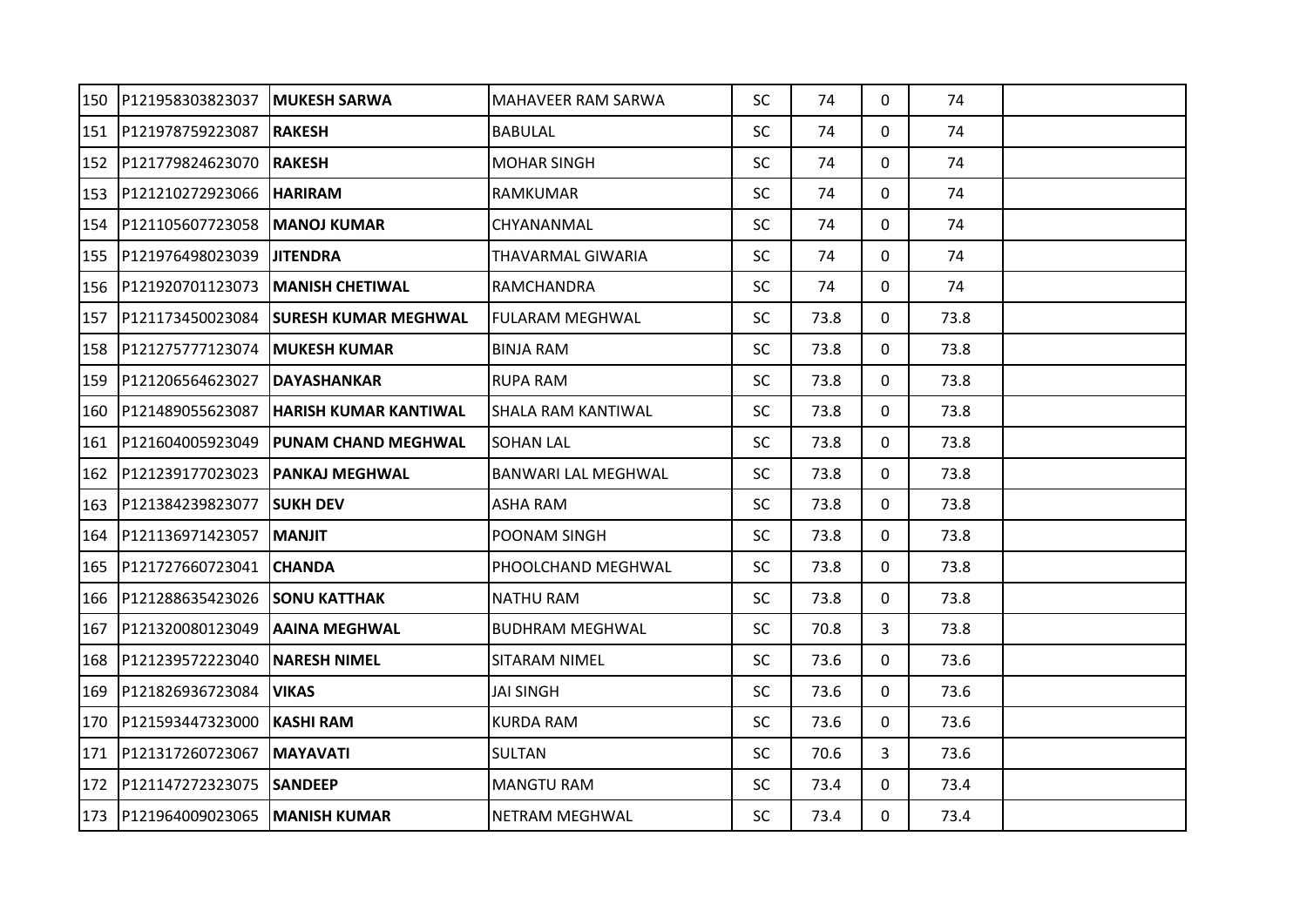| 174 | P121292376023093     | <b>LALIT CHAWALA</b>    | KANHAIYA LAL CHAWALA          | <b>SC</b> | 70.4 | $\mathbf{3}$ | 73.4 |  |
|-----|----------------------|-------------------------|-------------------------------|-----------|------|--------------|------|--|
| 175 | P121154251923030     | <b>MUKESH NAYAK</b>     | <b>HARLAL</b>                 | <b>SC</b> | 73.2 | 0            | 73.2 |  |
| 176 | P121906589523070     | IVIRENDRA NAYAK         | <b>HEERA LAL NAYAK</b>        | <b>SC</b> | 73.2 | $\mathbf{0}$ | 73.2 |  |
| 177 | P121860823823080     | <b>PREETAM SANDELA</b>  | BHANWAR LAL SANDELA           | <b>SC</b> | 73.2 | 0            | 73.2 |  |
| 178 | P121319976223033     | <b>SUMAN MEGHWAL</b>    | <b>BHANWAR LAL MEGHWAL</b>    | <b>SC</b> | 70.2 | 3            | 73.2 |  |
| 179 | P121376867323077     | <b>PREETESH BARUPAL</b> | <b>SHYAM LAL BARUPAL</b>      | <b>SC</b> | 73   | 0            | 73   |  |
| 180 | P121850744623049     | IPAWAN KUMAR            | <b>BABU LAL</b>               | <b>SC</b> | 73   | 0            | 73   |  |
| 181 | P121405951523054     | <b>SOMVEER SINGH</b>    | <b>DHARMPAL</b>               | <b>SC</b> | 73   | $\mathbf{0}$ | 73   |  |
| 182 | P121807419723089     | <b>ARVIND GADGIL</b>    | <b>SUDARSHAN KUMAR GADGIL</b> | <b>SC</b> | 73   | $\mathbf{0}$ | 73   |  |
| 183 | P121385651923028     | <b>PRIYANKA MEGHWAL</b> | KHETA RAM MEGHWAL             | <b>SC</b> | 73   | 0            | 73   |  |
| 184 | P121908390423013     | <b>DIVES KUMAR</b>      | <b>KARAMCHAND NAYAK</b>       | <b>SC</b> | 73   | $\mathbf 0$  | 73   |  |
| 185 | P121967999023031     | <b>IVISHAL</b>          | VINOD KUMAR                   | <b>SC</b> | 73   | $\mathbf{0}$ | 73   |  |
| 186 | P121542039723098     | <b>YASHJEET SONGARA</b> | <b>GOGRAJ SONGARA</b>         | <b>SC</b> | 73   | 0            | 73   |  |
| 187 | P121397330123056     | IANSHU KUMAR            | VISHWASH KUMAR                | <b>SC</b> | 73   | 0            | 73   |  |
| 188 | P121554129823075     | PANKAJ KUMAR            | DEVKARAN                      | <b>SC</b> | 73   | 0            | 73   |  |
| 189 | P121699764523018     | <b>IABHISHEK</b>        | LALCHAND CHANWARIYA           | <b>SC</b> | 73   | 0            | 73   |  |
| 190 | P121725036923042     | <b>SANTOSH MEGHWAL</b>  | TOLA RAM MEGHWAL              | <b>SC</b> | 73   | 0            | 73   |  |
| 191 | P121344069023056     | <b>MONIKA</b>           | <b>PRATAP SINGH</b>           | <b>SC</b> | 72.8 | 0            | 72.8 |  |
| 192 | P121801925123030     | <b>POOJA KUMARI</b>     | <b>ONKAR MAL</b>              | <b>SC</b> | 72.8 | 0            | 72.8 |  |
| 193 | P121604533423060     | <b>AJAY KUMAR</b>       | <b>BHAGWANA RAM</b>           | <b>SC</b> | 72.8 | 0            | 72.8 |  |
| 194 | P121365181023015     | <b>SUBHASH</b>          | <b>SHERA RAM</b>              | <b>SC</b> | 72.8 | $\mathbf{0}$ | 72.8 |  |
| 195 | P121899110423080     | <b>MUKESH KUMAR</b>     | <b>SUBHASH</b>                | <b>SC</b> | 72.8 | 0            | 72.8 |  |
| 196 | P121227290823061     | <b>SACHIN KUMAR</b>     | <b>NORANG LAL</b>             | <b>SC</b> | 72.8 | 0            | 72.8 |  |
|     | 197 P121858700223083 | <b>BINDU GADHWAL</b>    | <b>BHURA RAM</b>              | <b>SC</b> | 72.8 | $\mathbf{0}$ | 72.8 |  |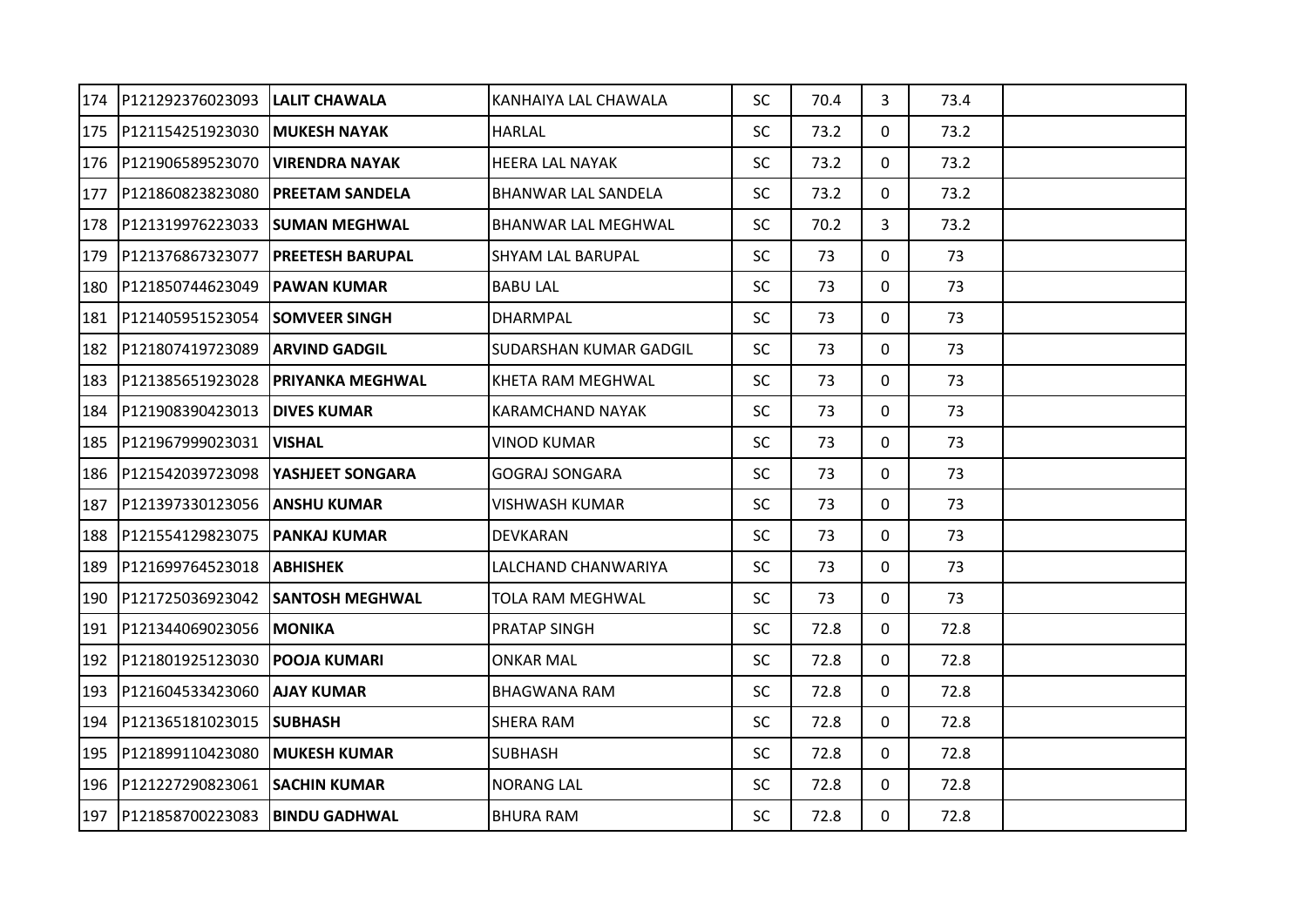| 198 | P121466778123046 | <b>VIMLA</b>                          | <b>NOPARAM MEGHWAL</b>   | <b>SC</b> | 69.8  | $\mathbf{3}$ | 72.8  |  |
|-----|------------------|---------------------------------------|--------------------------|-----------|-------|--------------|-------|--|
| 199 | P121445113823058 | <b>SANDEEP KUMAR</b>                  | <b>SHRICHAND MEGHWAL</b> | <b>SC</b> | 72.6  | 0            | 72.6  |  |
| 200 | P121158610723045 | <b>VIKAS</b>                          | <b>MAHIPAL SINGH</b>     | <b>SC</b> | 72.6  | $\mathbf{0}$ | 72.6  |  |
| 201 | P121254191823030 | IPAWAN KUMAR MEGHWAL                  | <b>HEERA LAL MEGHWAL</b> | <b>SC</b> | 72.6  | $\mathbf{0}$ | 72.6  |  |
| 202 | P121110504723054 | VIKAS KUMAR NAYAK                     | <b>PRATAP NAYAK</b>      | <b>SC</b> | 72.6  | 0            | 72.6  |  |
| 203 | P121992387923021 | <b>SURENDRA KUMAR REGAR</b>           | <b>SANWAR MAL REGAR</b>  | <b>SC</b> | 72.6  | 0            | 72.6  |  |
| 204 | P121779362123019 | <b>AMAN BAKOLIA</b>                   | PARMANAND BAKOLIA        | <b>SC</b> | 72.6  | $\mathbf{0}$ | 72.6  |  |
| 205 | P121487193223035 | <b>PAWAN KUMAR</b>                    | <b>KASI RAM</b>          | <b>SC</b> | 72.6  | $\mathbf{0}$ | 72.6  |  |
| 206 | P121939182423024 | <b>RAVINDRA</b>                       | <b>BAKHTAWAR</b>         | <b>SC</b> | 72.4  | 0            | 72.4  |  |
| 207 | P121985502123068 | <b>VIJENDRA</b>                       | <b>SUBHASH CHANDRA</b>   | <b>SC</b> | 72.4  | $\mathbf{0}$ | 72.4  |  |
| 208 | P121244865623085 | <b>DINESH KUMAR</b>                   | PRAHALAD SINGH           | <b>SC</b> | 72.4  | 0            | 72.4  |  |
| 209 | P121933460923030 | <b>PURUSHOTAM</b>                     | <b>HARI RAM</b>          | <b>SC</b> | 72.4  | $\Omega$     | 72.4  |  |
| 210 | P121535124523027 | <b>RAKESH KUMAR</b>                   | PRATAP RAM               | <b>SC</b> | 72.4  | 0            | 72.4  |  |
| 211 | P121575376423091 | <b>KAILASH</b>                        | <b>BHANWAR LAL</b>       | <b>SC</b> | 72.4  | 0            | 72.4  |  |
| 212 | P121746646023090 | <b>SAPNA</b>                          | <b>RAMJILAL</b>          | <b>SC</b> | 72.22 | 0            | 72.22 |  |
| 213 | P121993021623057 | KAVITA KUMARI JHAJHADA                | PURANMAL JHAJHADA        | <b>SC</b> | 72.2  | $\mathbf{0}$ | 72.2  |  |
| 214 | P121355858723013 | <b>MAHIPAL</b>                        | <b>BANWARI LAL</b>       | <b>SC</b> | 72.2  | $\mathbf{0}$ | 72.2  |  |
| 215 | P121474943623019 | <b>DIWAN SINGH</b>                    | <b>RAMNIWAS</b>          | <b>SC</b> | 72.2  | $\mathbf{0}$ | 72.2  |  |
| 216 | P121775204923085 | <b>BABU LAL REGAR</b>                 | <b>KISHAN LAL</b>        | <b>SC</b> | 72    | $\mathbf{0}$ | 72    |  |
| 217 | P121872455323023 | <b>SURESH KUMAR</b>                   | <b>MOHAR SINGH</b>       | <b>SC</b> | 72    | 0            | 72    |  |
| 218 | P121236002323019 | <b>BHANWAR LAL</b>                    | <b>DEBU RAM</b>          | <b>SC</b> | 72    | $\mathbf{0}$ | 72    |  |
| 219 | P121909137823040 | <b>URMILA</b>                         | RAMKARAN NAYAK           | <b>SC</b> | 72    | 0            | 72    |  |
| 220 | P121150841223056 | <b>DHEERAJ</b>                        | <b>CHIRANJI LAL</b>      | <b>SC</b> | 72    | 0            | 72    |  |
|     |                  | 221 P121492808623040 GOVIND RAM NAYAK | <b>KHETA RAM</b>         | <b>SC</b> | 72    | $\mathbf{0}$ | 72    |  |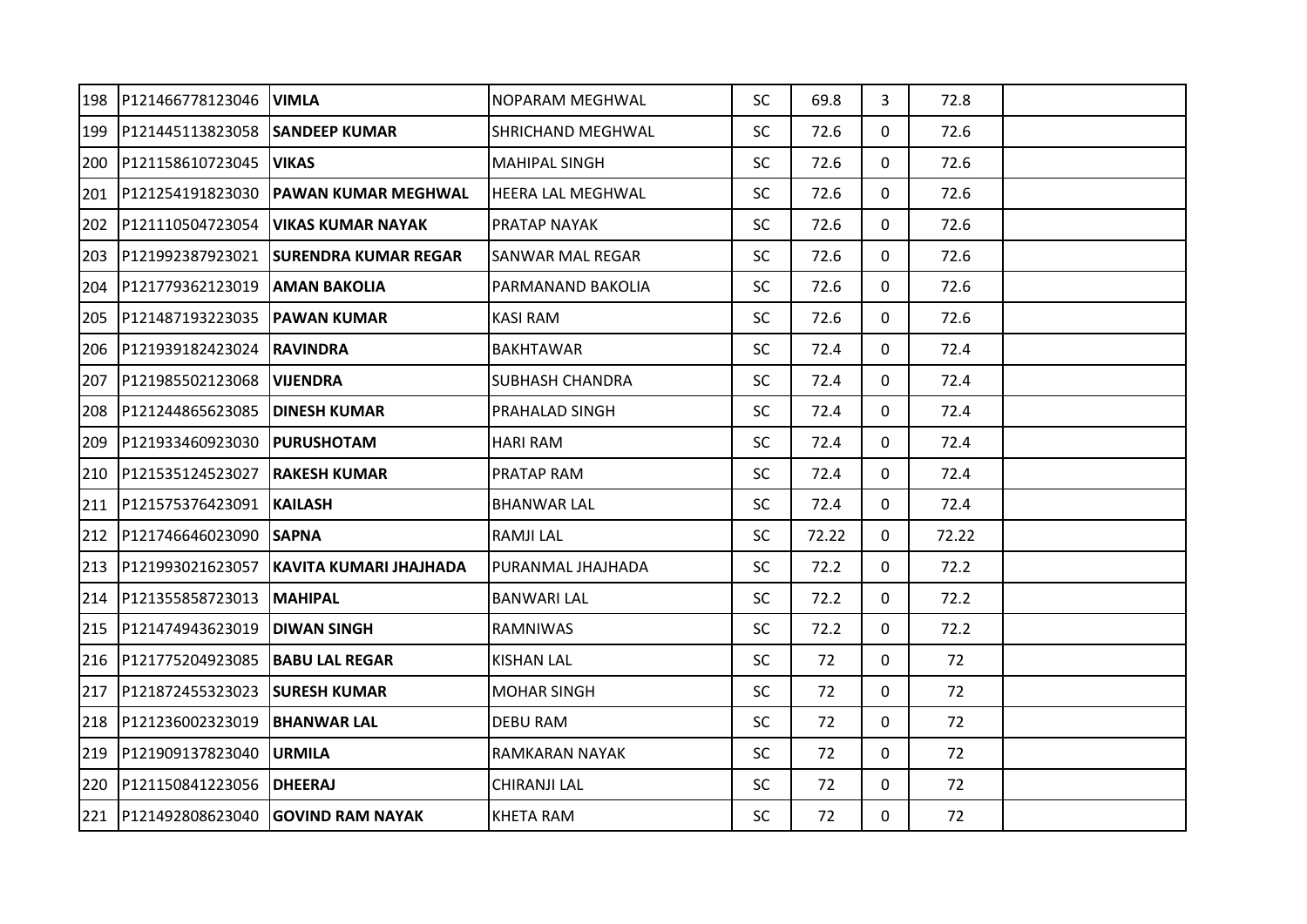| 222 | P121835812323099     | <b>IBASTI RAM</b>      | <b>RAM CHANDRA</b>      | <b>SC</b> | 72   | 0 | 72   |  |
|-----|----------------------|------------------------|-------------------------|-----------|------|---|------|--|
| 223 | P121585502023063     | <b>AJAY KUMAR</b>      | <b>ADARAM BAROR</b>     | <b>SC</b> | 72   | 0 | 72   |  |
| 224 | P121155030323018     | <b>PRIYANKA</b>        | RAJKUMAR                | <b>SC</b> | 72   | 0 | 72   |  |
| 225 | P121601444323099     | <b>IDINESH KUMAR</b>   | <b>HARI SINGH NAYAK</b> | <b>SC</b> | 71.8 | 0 | 71.8 |  |
| 226 | P121626610623000     | <b>IVICKY</b>          | RAMESH KUMAR SALWAN     | <b>SC</b> | 71.8 | 0 | 71.8 |  |
| 227 | P121179404323048     | ISANGAM VERMA          | <b>SHRAVAN KUMAR</b>    | <b>SC</b> | 71.8 | 0 | 71.8 |  |
| 228 | P121946454923024     | <b>SURESH KUMAR</b>    | <b>BABU LAL</b>         | <b>SC</b> | 71.8 | 0 | 71.8 |  |
| 229 | P121648849523086     | IRAHUL JHAJHADA        | IRAMKUMAR JHAJHADA      | <b>SC</b> | 71.8 | 0 | 71.8 |  |
| 230 | P121683722023025     | KISHAN LAL MEGHWAL     | SOHAN LAL MEGHWAL       | <b>SC</b> | 71.8 | 0 | 71.8 |  |
|     | 231 P121874216123068 | <b>IVINOD KUMAR</b>    | <b>SHUBH KARAN</b>      | <b>SC</b> | 71.8 | 0 | 71.8 |  |
|     | 232 P121803733423039 | <b>IROSHANI KUMARI</b> | <b>REWANT RAM</b>       | <b>SC</b> | 71.8 | 0 | 71.8 |  |
|     | 233 P121995315023045 | <b>AJAY KUMAR</b>      | <b>SURESH KUMAR</b>     | <b>SC</b> | 71.6 | 0 | 71.6 |  |
|     | 234 P121764769323028 | <b>TEJPAL NAYAK</b>    | JASURAM NAYAK           | <b>SC</b> | 71.6 | 0 | 71.6 |  |
|     | 235 P121264921223036 | <b>PARVATI MEGHWAL</b> | RAJKUMAR MEGHWAL        | <b>SC</b> | 71.6 | 0 | 71.6 |  |
|     | 236 P121572266123046 | <b>MOHAR SINGH</b>     | <b>RATAN LAL</b>        | <b>SC</b> | 71.4 | 0 | 71.4 |  |